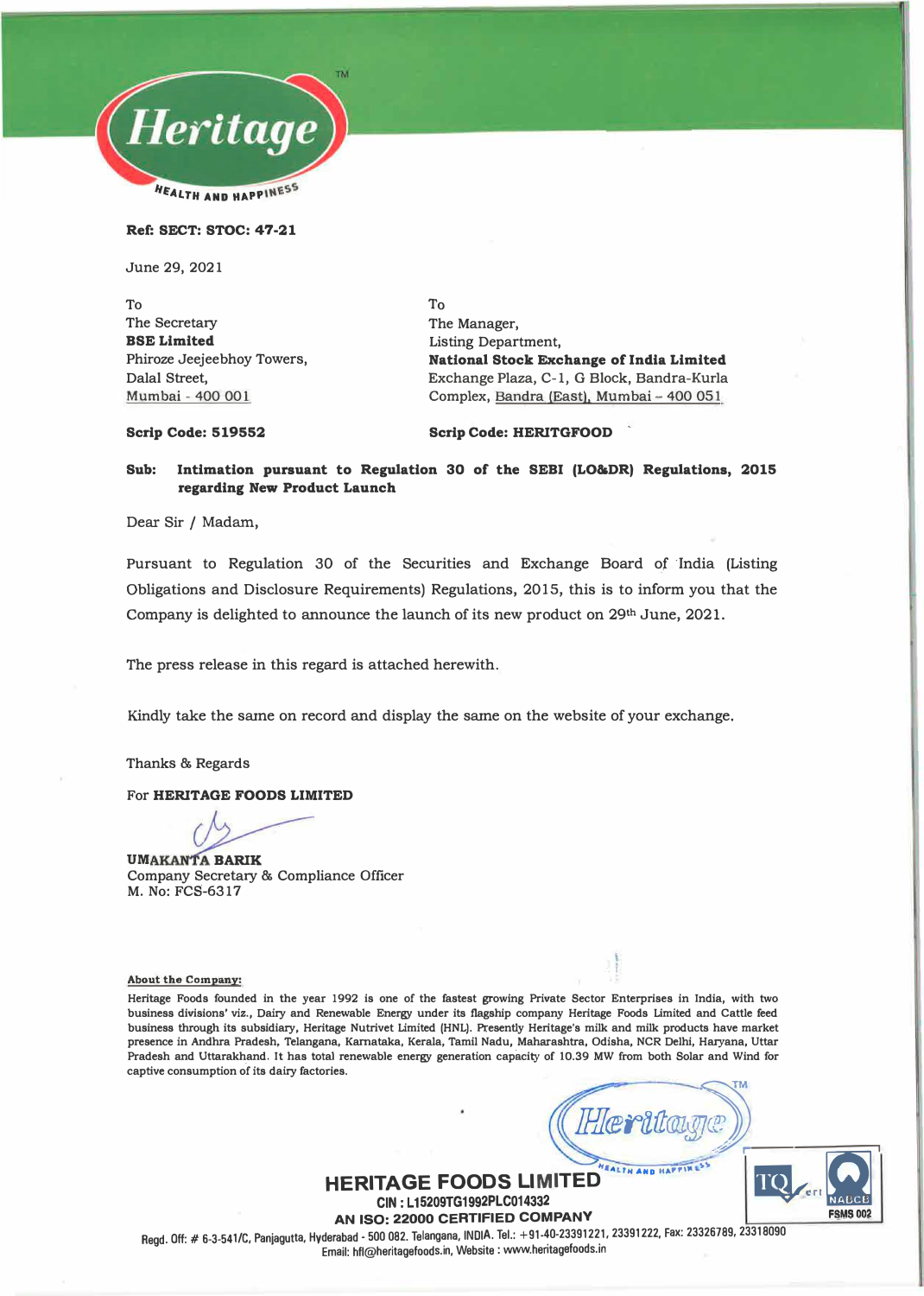

## **Press Release**

# **Heritage Foods forays into the "ready to eat" segment**

## **Expands its value-added portfolio with the launch of Heritage Tikka Paneer**

### **Extend its French Yogurt brand Mamie Yova's footprint with the rollout in Hyderabad**

**Hyderabad, June 29, 2021**: Heritage Foods Ltd., one of the leading private dairy players in India, today announced its foray into the healthy ready to eat (RTE) segment with the launch of Heritage Tikka Paneer.

Heritage Tikka Paneer comes with pre-marinated Paneer, mixed with curd (both produced at Heritage's manufacturing facilities), and a right blend masala, and all it takes to be ready to eat is 30- 60 seconds heating up either in an oven or a microwave. The product promises to satiate the taste buds along with nourishing the nutrition quotient for all age groups. Heritage Tikka Paneer will be the time saviour, bringing a convenience for the working urban population which can be creatively used for multiple delicious and nutritious cuisines. Heritage Tikka Paneer is available with microwavable trays with simple and easy to understand instructions for use.



Commenting on the introduction of Heritage Paneer Tikka, **Mrs**. **N Brahmani**, **Executive Director**, **Heritage Foods Limited,** said, "In line with the company's strategy of expanding value-added product portfolio, Heritage Foods has entered into a new Ready to Eat, **Heat n Eat segment**. Heritage Paneer Tikka is the Company's first product in this segment, and the Company will expand the portfolio with many launches that will have synergies with the Company's inherent strengths. The RTE segment is one of the fastest growing and is expected to grow at a CAGR of 20%."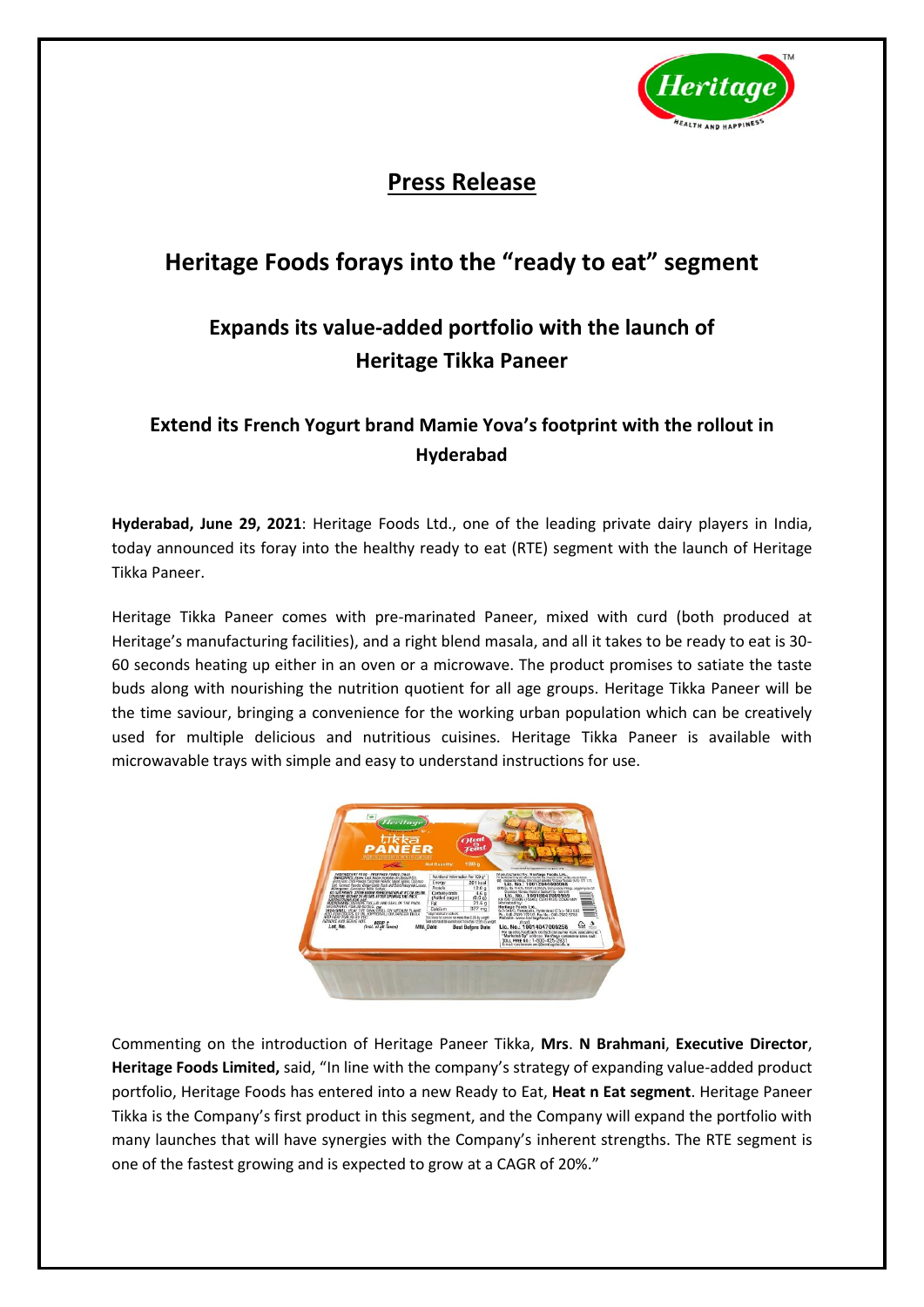



Heritage Foods is expanding its yogurt footprint by launching it in Hyderabad. Commenting on the launch of French Yogurt brand Mamie Yova in Hyderabad, **Mrs. N Brahmani, Director, Heritage Novandie Foods Private Limited**, said, "Heritage Novandie is proud to bring Mamie, the beloved mascot, to Hyderabad after launching it successfully in Maharashtra (Mumbai and Pune) and Gujarat (Surat and Ahmedabad). The Deliciously French Fruit Yogurt (available in Mango, Strawberry, Lychee and Blueberry flavours) along with our unique offering, the 'Yo Pop', a drinkable yogurt (available in Banana, Vanilla, Pina Colada and Mango flavours) is made available through the Company's omnichannel distribution network. The products are power-packed with a complete blend of nourishment and fulfilment for the Indian taste buds. Heritage's legacy and strong presence in Hyderabad will help Mamie Yova reach our esteemed consumers and provide them with an unforgettable customer experience."

### **About Heritage Foods Limited:**

Heritage Foods Limited (NSE: HERITGFOOD; BSE: 519552), founded in the year 1992, is India's leading value-added and branded dairy products company. It has a presence in the cattle feed business through its subsidiary, Heritage Nutrivet Limited (HNL).

Heritage Foods' milk and milk products such as Curd, Ghee, Paneer, flavoured milk, immunity milk, Milk shake, Butter, Cheese, cream among others, are consumed by more than 1.5 million households in 11 states across India. Heritage Foods enjoys a strong brand affinity with its consumers and is specially known for its product authenticity, quality and freshness. It also enjoys long-term relationships with over 0.3 million farmers and has a wide distribution network across the country, comprising 6,223 distributors and agents. The Company is ESG responsible and has a total renewable energy generation capacity of 10.39 MW from both Solar and Wind for captive consumption within its dairy factories.

For more information about Heritage Foods, visit [www.heritagefoods.in.](http://www.heritagefoods.in/)